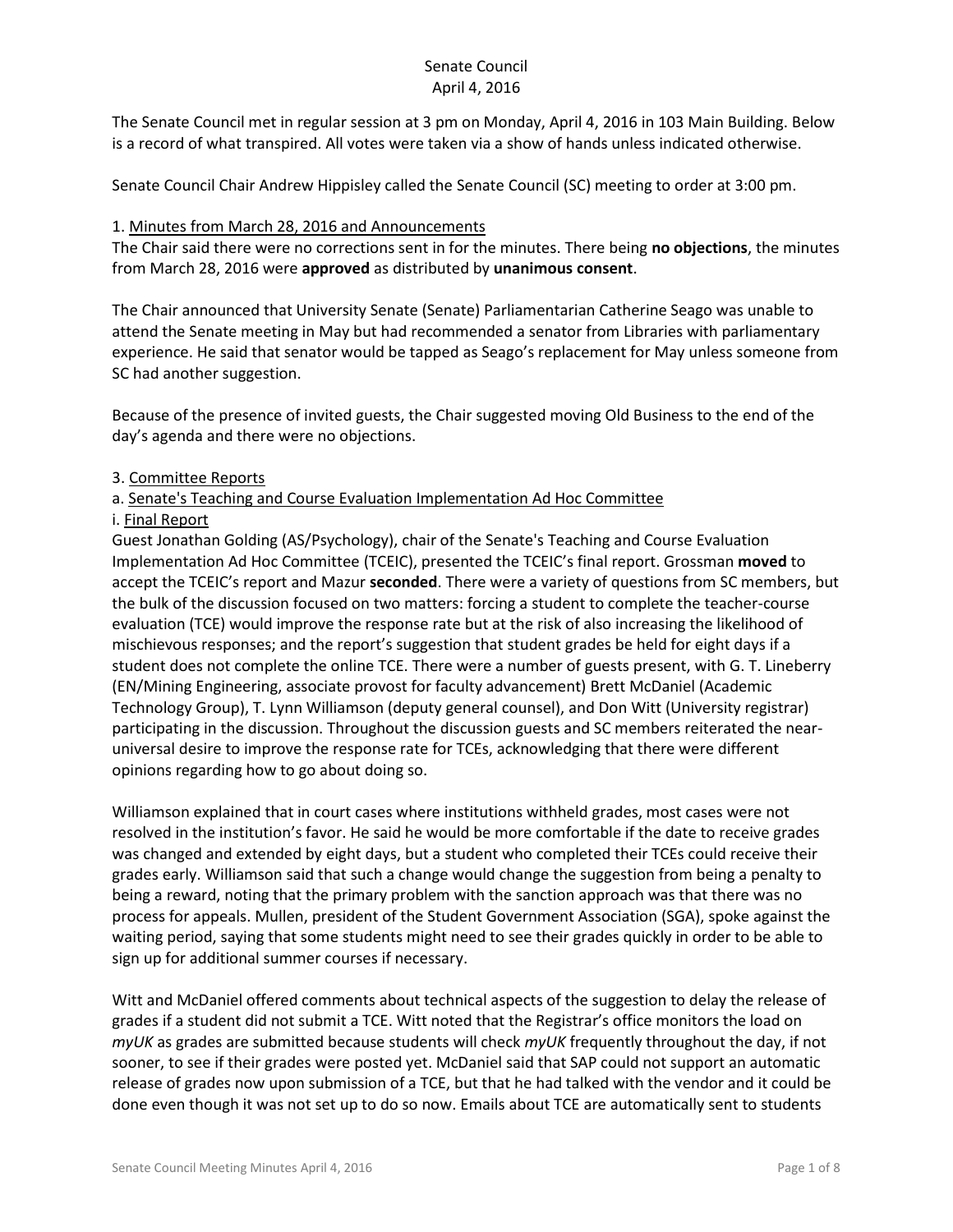and could be filled out on smartphone or tablet, in addition to filling them out on a laptop or PC. Golding commented that the TCEIC deliberations included thoughts on how to improve the culture surrounding student submissions of TCE. Although changing the culture is important, it would also require additional resources and buy-in across campus. Golding added that delaying the release of grades was just one option to help increase the number of students who submit a TCE but it was also the preferred option among TCEIC members.

McCormick thanked Golding for an excellent job and said she appreciated the efforts of the TCEIC. She said that the discussion really began with concerns from faculty about an overreliance on TCEs in evaluating teaching effectiveness. Lineberry said that he was aware of the tendency in some circles to overly rely on TCEs as the only method to evaluate teaching effectiveness.

Gower commented that if she was very busy but forced to do a TCE outside of class, she would be inclined to answer questions quickly and without thinking them through, just to get it done. She spoke in favor of a single opt-out question instead of the opt-out option for every question.

Wood suggested adding residency courses and research courses as exceptions, similar to independent study courses and Golding was amenable to that change. McCormick suggested changing "study abroad" to "education abroad" to better match UK's terminology. In response to a question from Lineberry, Golding said that the TCEIC settled on eight days as being not too long and not too short, but not for any specific reason. Witt commented that the Registrar's office was studying other ways to reach students instead of via email, as that was a dying mode to use for communicating with students. Gower explained that every college has student ambassadors or an SGA senator; if those students were better informed about why it is important to submit meaningful TCEs, those students could share that information via word of mouth with other students, which would be better received than something sent via email.

When there was no further discussion, a **vote** was taken on the motion to accept the TCEIC report and the motion **passed** with none opposed.

### b. Senate's Academic Programs Committee (SAPC) - Margaret Schroeder, Chair

i. Proposed New Master of Science in Research Methods in Education [to be discussed pending receipt of SAPC recommendation]

Schroeder, chair of the Senate's Academic Programs Committee (SAPC), explained the proposal. She noted that there was a core, required course that had not yet made it to the SC office. Schroeder suggested the SC recommend approval to the Senate, but that the proposal not be sent to Senate until the course arrived and was reviewed. The Chair said that the **motion** from the SAPC was a recommendation that the University Senate approve, for submission to the Board of Trustees, the establishment of a new MS in Research Methods in Education, in the Department of Educational Policy and Evaluation within the College of Education. Because the motion came from committee, no **second** was necessary. There was no discussion and no questions.

A **vote** was taken and the motion **passed** with none opposed.

## ii. Proposed New Graduate Certificate in Research Methods in Education [to be discussed pending receipt of SAPC recommendation]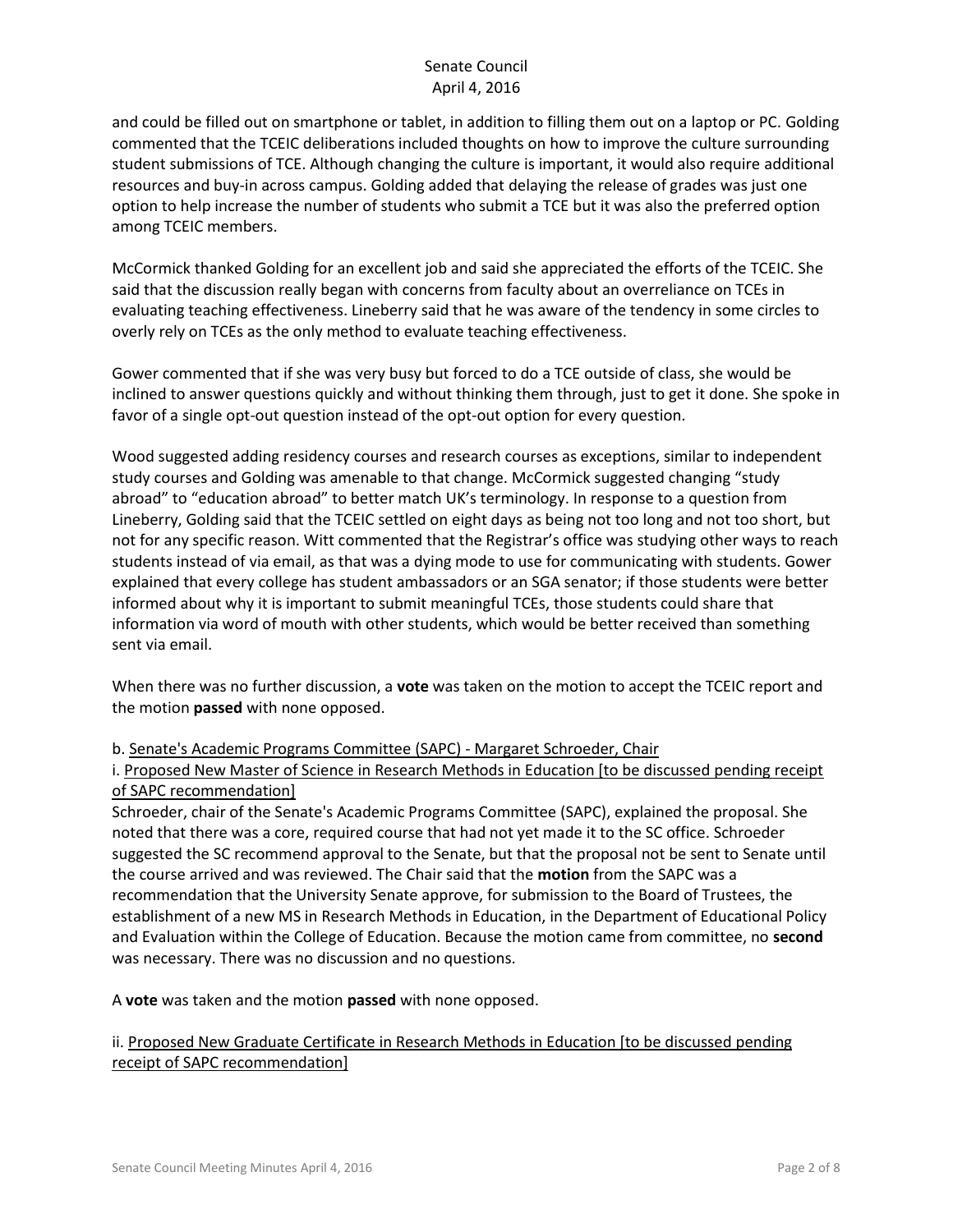Schroeder explained the proposal. The Chair said that the **motion** from the SAPC was a recommendation that the University Senate approve the establishment of a new Graduate Certificate in Research Methods in Education, in the Department of Educational Policy and Evaluation within the College of Education. Because the motion came from committee, no **second** was necessary. There were no questions or comments from SC members.

A **vote** was taken and the motion **passed** with none opposed.

# iii. Proposed New Undergraduate Certificate in Nutrition for Human Performance [to be discussed pending receipt of SAPC recommendation]

Schroeder explained the proposal. Schroeder noted that the only concern raised in SAPC was the requirement that a student earn a B grade or better in all courses to receive the certificate. The justification was that the certificate intended to be academically rigorous. Schroeder said that some members of SAPC did not support that requirement but overall the SAPC viewed the proposal very positively.

The Chair said the **motion** from the SAPC was a recommendation that the University Senate approve the establishment of a new Undergraduate Certificate in Nutrition for Human Performance, in the Department of Human Health Sciences within the College of Health Sciences. Because the motion came from committee, no **second** was necessary. There was brief discussion about the requirement for a B grade or higher requirement in the proposal. A **vote** was taken and the motion **passed** with nine in favor and two opposed.

## iv. Proposed Deletions of BA/BS Classics, BA/BS Japanese Language and Literature, BA/BS Russian, BA/BS French, BA/BS German, and BA/BS Chinese Language and Literature [to be discussed pending receipt of SAPC recommendation]

Schroeder explained the proposal. The Chair said that the **motion** from the SAPC was a recommendation that the University Senate approve, for submission to the Board of Trustees, the deletion of six existing BA/BS: BA/BS Classics, BA/BS Japanese Language and Literature, BA/BS Russian, BA/BS French, BA/BS German, and BA/BS Chinese Language and Literature, in the Department of Modern and Classical Languages, Literatures, and Cultures within the College Arts and Sciences. Because the motion came from committee, no **second** was necessary.

Schroeder explained that the deletions were necessary because the Department of Modern and Classical Languages, Literatures, and Cultures had recently received approval for a degree program that was intended to replace the six programs under discussion. The Council on Postsecondary Education (CPE) alerted UK that if the old degrees were not deleted soon, the CPE would revoke approval of the newly approved degree because an institution cannot have multiple programs with the same CIP code.

A **vote** was taken and the motion **passed** with none opposed.

## v. Professional Degrees [to be discussed pending receipt of SAPC recommendation]

Schroeder explained that the SAPC was asked to weigh in on a proposed definition for professional degrees, what information should be included in any request for a professional degree, and what changes to the *Senate Rules* would be appropriate regarding professional degrees. Schroeder noted that there is growing interest in colleges to offer professional degree programs, but there is no standard definition at UK or from the CPE regarding what constitutes a "professional" degree. The *SRs* primarily define professional degrees as being comprised of 800- and 900-level courses. Schroeder said the SAPC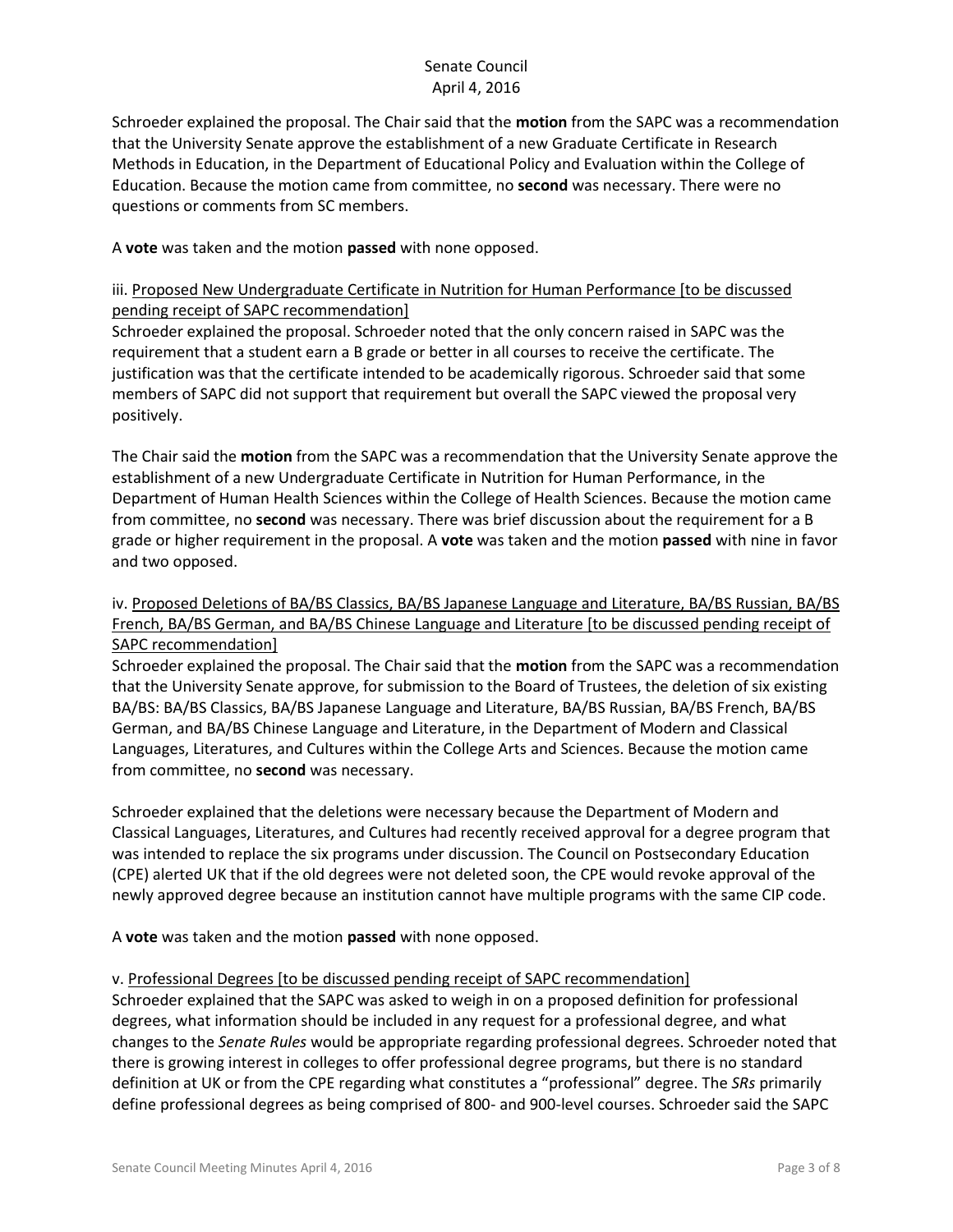was not comfortable proposing a definition for professional degrees, but did offer suggestions on what should be included in a professional degree proposal and what *SR* changes were appropriate. She noted that the SAPC suggested striking language about subcommittees because the SAPC was so small that any subcommittee would be comprised of one or two members.

The Chair said that the **motion** from the SAPC was to officially expand the purview of the SAPC to review professional degree programs. Because the motion came from committee, no **second** was necessary. SC members discussed the report, primarily focusing on the changes to the *SRs*. Wood said she was very concerned that the proposed change would result in unintended consequences in other sections of the *SRs*. Grossman suggested just having SC refer all professional degree programs to SAPC and not changing the *SRs*. Ms. Brothers commented that the purpose of the request to SAPC was to outline a formal process for professional degree proposals. Currently there is a bread-crumb trail in tangentially related *SRs* which makes it difficult to explain the appropriate approval path when asked about it.

Wood **moved** to return the SAPC's suggested changes to the *SRs* to the SAPC for further deliberations, which would include the SREC. Porter **seconded**. Schroeder noted that there was one SAPC meeting remaining and it was doubtful the SAPC could address the issue again this year – it would have to wait until fall if it was referred back to SAPC. A **vote** was taken and the motion **passed** with one opposed.

## d. Senate's Academic Organization and Structure Committee (SAOSC) - Ernie Bailey, Chair

#### i. SAOSC Report

- ii. Proposal for New Lewis Honors College
- iii. Proposed Changes to *Governing Regulations VII* ("University Organization")

Bailey, chair of the Senate's Academic Organization and Structure Committee (SAOSC), explained that the SAOSC met and digested the suggestions that SC offered at the last meeting. Bailey said that there were a lot of details in the proposal for a new Lewis Honors College, but that there were two basic points: 1. establishment of the Lewis Honors College and hiring the dean and faculty in accordance with the changes to *Governing Regulations VII* ("University Organization"); and 2. establishment of a Lewis Honors College Transition Committee to deal with the details of the College. Bailey noted that deans and faculty councils sent in letters of support with great comments; the proposal was not controversial. He commented that many people were concerned with the College's long-term sustainability and with its impact on existing colleges. Bailey explained that the SAOSC suggested that Provost Tim Tracy appoint the Honors College Transition Committee (HCTC) but do so with strong input from SC, the interim Honors director (Snow), and college deans. The HCTC should take advantage of existing Honors faculty expertise and also include department chairs and a couple members chosen by the Provost. Bailey summarized that the proposal and all its details was difficult to endorse due to all the options included therein, but the SAOSC saw the establishment of the College (and deans and faculty in accordance with *GR VII*) and establishment of the HCTC were the main discussion points that Senate should focus on at the April meeting, which included the specific charges to the HCTC.

The Chair said that the **motion** from the SAOSC was a recommendation that Senate endorse the establishment of a new Lewis Honors College (as expressed in the proposed revisions to *GR VII*), including leadership by a dean and governance by faculty of the College; and endorse the establishment of the Honors College Transition Committee to design a precise structure for subsequent review by the University Senate in fall 2016, with membership and charges as follows: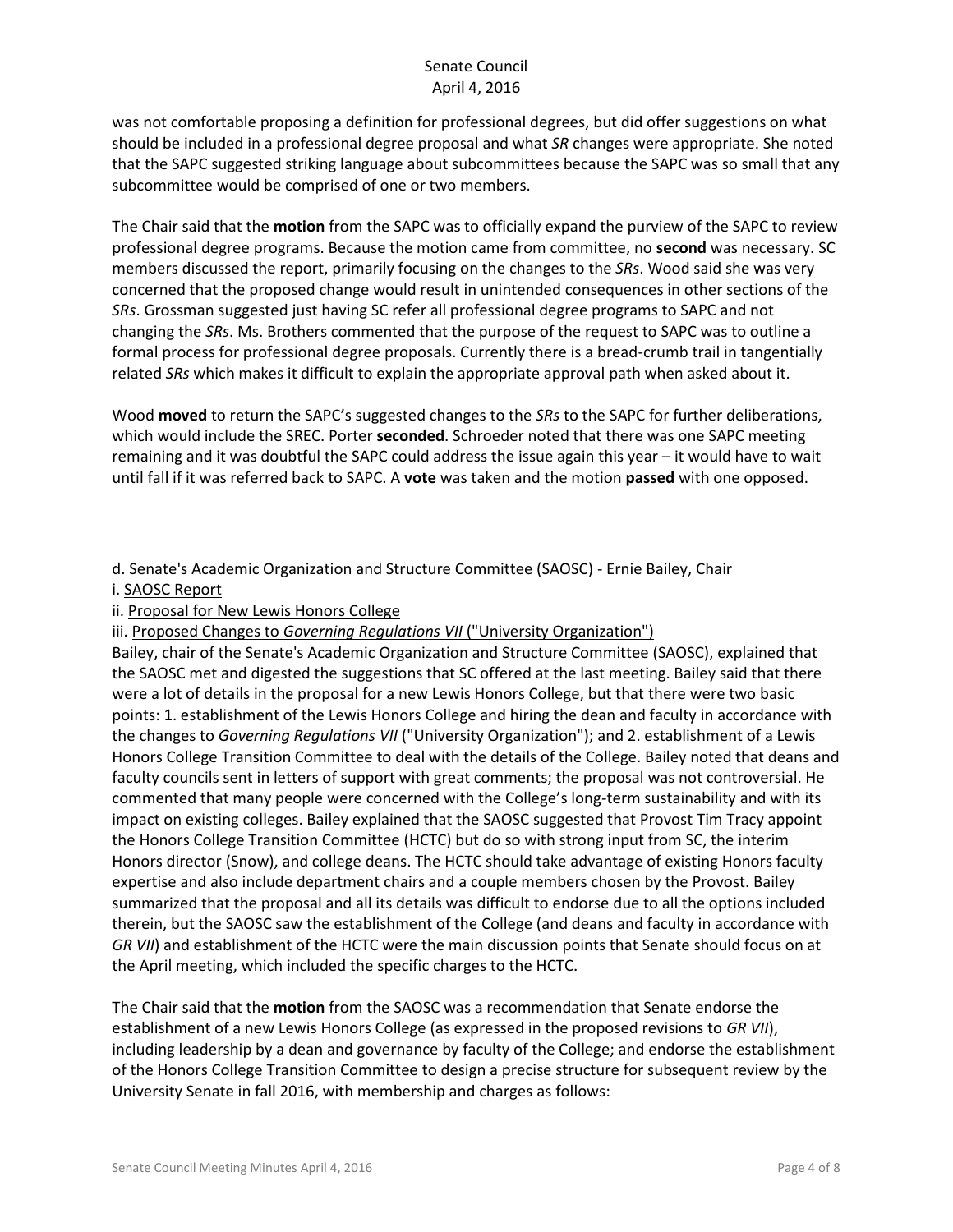The Honors College Transition Committee (HCTC) will be appointed by the Provost in consultation with the University Senate Council and college deans and broadly representative of the University of Kentucky community. The recommended composition is 15 members (six from the current Honors faculty of record, four department chairs, one Honors undergraduate student, two elected University Senators, and two representatives of the Provost). The HCTC should consult with the entire Honors faculty of record, and with the chairs of the following Senate committees: Academic Organization and Structure, Academic Programs, and Academic Planning and Priorities.

The recommended charge to the HCTC is to:

- 1. Assist in recruitment of new dean for the Lewis Honors College (January 2017 appointment)
- 2. Determine the overall composition of the faculty for the Honors College and a regulatory structure to govern faculty eligibility and involvement
- 3. Consider the appropriate staffing for the Honors College
- 4. Determine the criteria for participating in faculty governance in the Honors College.
- 5. Determine how to ensure diversity of both faculty and students in the Honors College as well as access for students of diverse economic and social backgrounds.
- 6. Recommend how to ensure effective consultation of the Honors College Dean and Faculty with the Deans of other colleges, faculty participating in the program (associate faculty), and the External Advisory Committee.
- 7. Assess the plans for economic sustainability of the Honors College
- 8. Recommend an initial Honors Faculty of Record for the Honors College and develop a governance for membership terms and renewals by Fall 2016.
- 9. Identify how the proposal will ensure success for other colleges as well as provide unique educational opportunities to students.

Because the motion came from committee, no **second** was necessary.

SC members discussed the SAOSC's report at length, with additional comments from three invited guests: Provost Tim Tracy, Associate Provost for Undergraduate Education Ben Withers; and Interim Director of the Honors Program Diane Snow. SC members offered their appreciation of the SAOSC's work and, along with guests, offered the suggestions below for the report itself, which Bailey said he was amenable to. Bailey noted that the SAOSC expected the HCTC to give a report in fall 2016 with information about progress towards achieving what it is charged to do. At that time SC and Senate can help evaluate if the HCTC can is done or not.

- Towards the bottom of the first page, where the report describes what the proposal asks the Senate to recommend, in the section beginning with "Item 1 is subject…", remove the second sentence ("How this will be accomplished….") and remove the third sentence ("Overall, this item was not….").
- Include language in the charge to the HCTC that gives that group the responsibility for identifying when their work will be completed and the HCTC can be dissolved, although there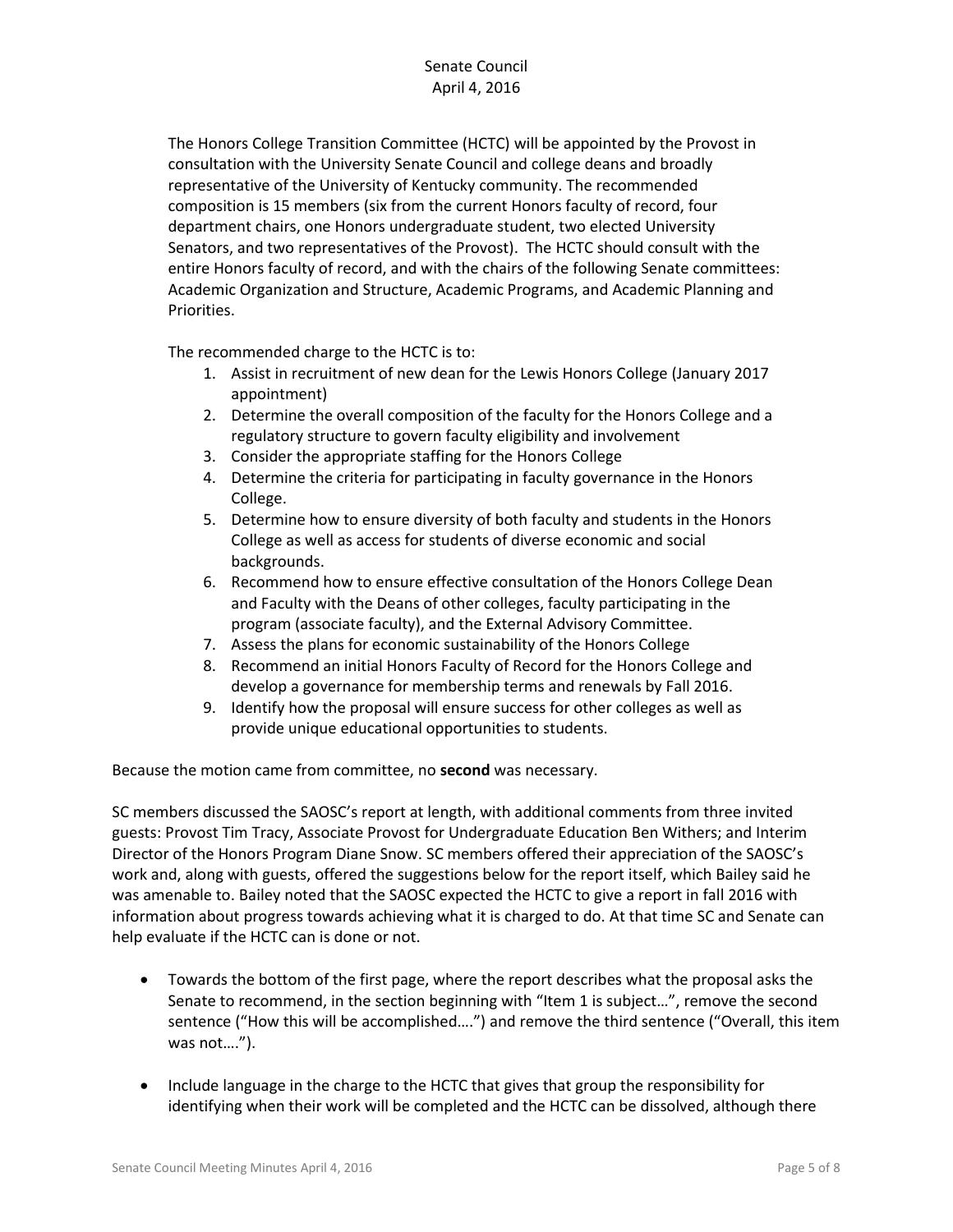should be some flexibility in case the new dean of the Lewis Honors College wants to utilize the HCTC as a part of the new dean's transition process.

- Ensure that the entire membership of the HCTC is broadly representative of the University, so that one college is not represented by multiple members on the HCTC.
- The student members on the HCTC should be a current Honors student.
- There should be two elected faculty senators on the HCTC, not just one.
- The portion of the membership representing department chairs can be current department chairs or those who served in the position recently.
- HCTC members with nine-month appointments may need to be given stipends to support their efforts over the summer months.
- The Provost's representatives are people of his choosing and do not have to be faculty employees.

SC members and guests had additional comments about the proposed Lewis Honors College.

 The existing Honors program staff employees should be available to the HCTC as resources of historical knowledge and as consultants.

SC members largely thought the proposed revisions to *GR VII* would help in the Senate discussion – it had sufficient details to help frame the discussion without having so many details as to tie the hands of the HCTC.

The Chair noted that SC members had asked him to invite Provost Tracy to the discussion because SC members recognized that the success of the proposed Lewis Honors College was largely dependent upon the collaborative efforts of UK's current college deans. The Provost acknowledge the concern as a fair one and said that his meetings with college deans also involved shared governance and he did not expect to have to force deans to work with the proposed Lewis Honors College. The Provost said that as the dean search process neared completion, he wanted to identify a person who was collaborative and understood how to work well with other colleges. Provost Tracy said that the discussions thus far with deans regarding the proposed Lewis Honors College focused on how Honors enhances the work of the colleges and benefits students in all colleges. He said he doubted it would come to a situation where deans were mandated to collaborate, but if necessary, he would allocate resources as needed for the Lewis Honors College. The Provost said he preferred to facilitate collaboration, such as suggesting that whomever is appointed to be the Lewis Honors College dean to meet with other college deans on a regular basis.

Regarding financial sustainability, the Provost said that his office had cash-flowed the proposed Lewis Honors College through 2028 and they were very comfortable with the results. He added that a successful Lewis Honors College would likely stimulate additional philanthropy. Provost Tracy said he was comfortable with the funding mechanisms for the new Lewis Honors College and the College would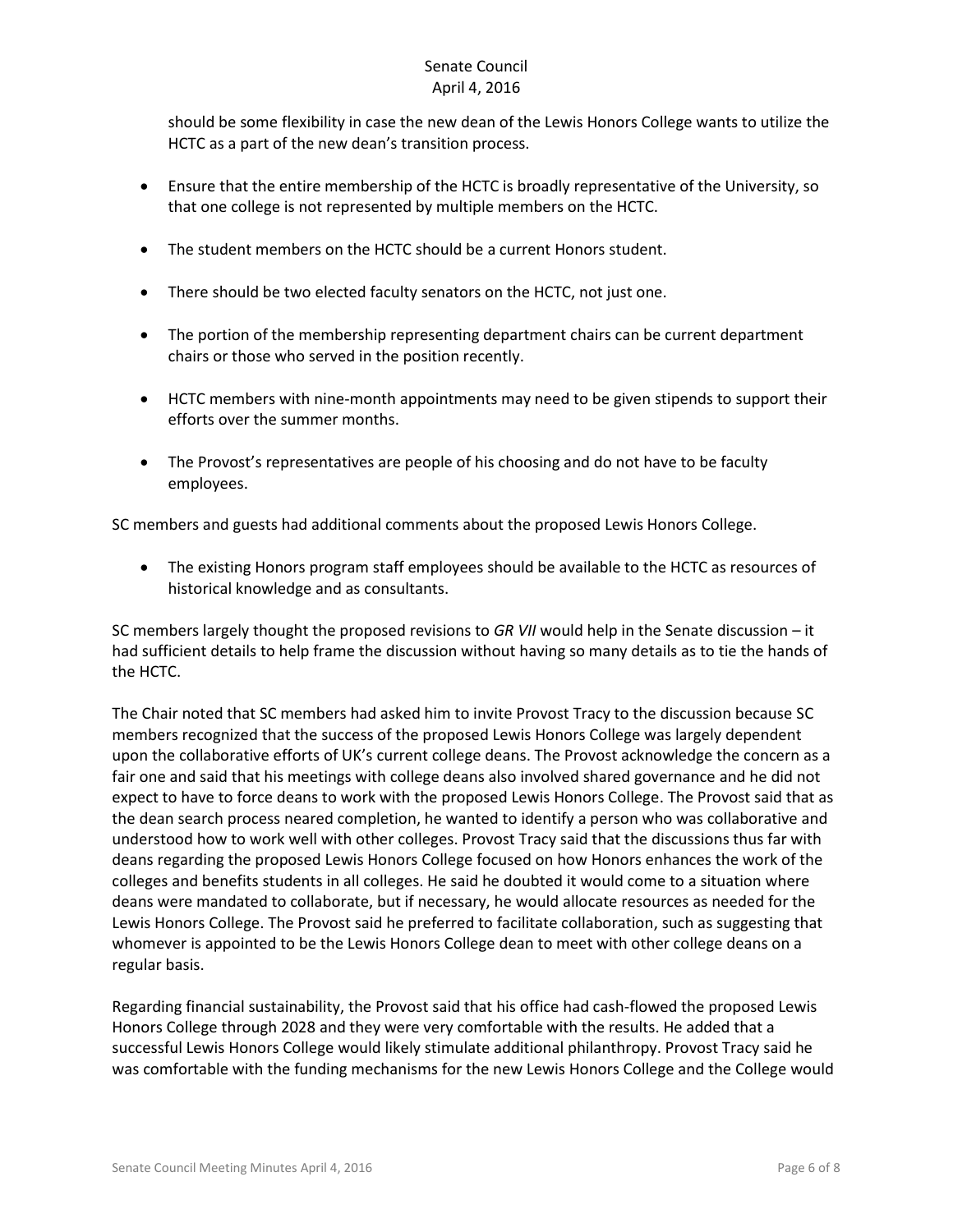be in a good position to continue for 12 years and beyond. Regarding the HCTC, the Provost said that group could begin working very soon, if not immediately.

SC members discussed whether or not two readings were necessary for the proposed Lewis Honors College. After deliberation, there was agreement that the SAOSC's two recommendations to Senate did not constitute a major policy decision, in part because Senate was endorsing an academic organizational structure, not academic policy. There were also no rebuttals to the comment that the proposed Lewis Honors College has been widely discussed on campus, the deliberations involved solicitations to all faculty councils, and the proposal was the topic of a town hall meeting sponsored by SC that was well attended – the proposal should not come as a surprise to anyone.

The Chair suggested it was time for a vote. The **motion** on the floor (from the SAOSC) was a recommendation that Senate endorse the establishment (as expressed in the proposed revisions to *GR VII*) of a new Lewis Honors College and associated faculty and a dean, as well as endorse the establishment of the Honors College Transition Committee. A **vote** was taken and the motion **passed** with none opposed.

Withers publicly thanked Snow for all her hard work on the proposal, noting that she had convened the Honors Program faculty of record within a week on multiple occasions to respond to comments and suggestions. The Chair thanked Withers for his work, too.

c. Senate Committee on Distance Learning and eLearning (SCDLeL) - Roger Brown, Chair

i. Proposed Changes to Senate Rules Regarding Absences from DL/Hybrid Courses: *SR 5.1.8.3* ("Permissive Withdrawals"); *SR 5.2.4.2* ("Excused Absences"); *SR 5.1.8.*1 ("Unilateral Removal for Failure to Attend First Two Class Periods"); *SR 9.1* ("Definitions")

Brown, chair of the Senate Committee on Distance Learning and eLearning (SCDLeL), explained the proposed changes. Wood asked if the SCDLeL had considered adding language specifically for distancelearning (DL) courses, instead of removing what was there for traditional classroom courses. Brown stated that SCDLeL believed that email was ubiquitous and could be used by a student in any class, regardless of delivery mode. Wood thought that the language was no longer as clear for a classroombased course. McCormick asked how the policy would be affected by a student enrolled in a course who poked around the learning management system [Blackboard, soon to be Canvas] to see what files were there, but did not actively do anything, such as submit an assignment or email the instructor. Brown replied that the policy was likely exercised by very few faculty and he believed that faculty who use the language would like to have clear language in advance of the start of the course. He said that instructors would be encouraged to add explicit language to syllabi to explain what would constitute "course participation."

Grossman **moved** to send all the proposed changes to the Senate's Admissions and Academic Standards Committee (SAASC) and Wood **seconded**. A **vote** was taken and the motion **passed** with none opposed and three abstained.

### 4. Tentative Senate Agenda for April 11, 2016

SC members discussed the tentative agenda. Suggestions to move the Title IX language and proposed changes to *Administrative Regulations 2:2* to the May meeting were met with widespread support. SC also reordered the agenda slightly so that the proposed Lewis Honors College discussion occurred